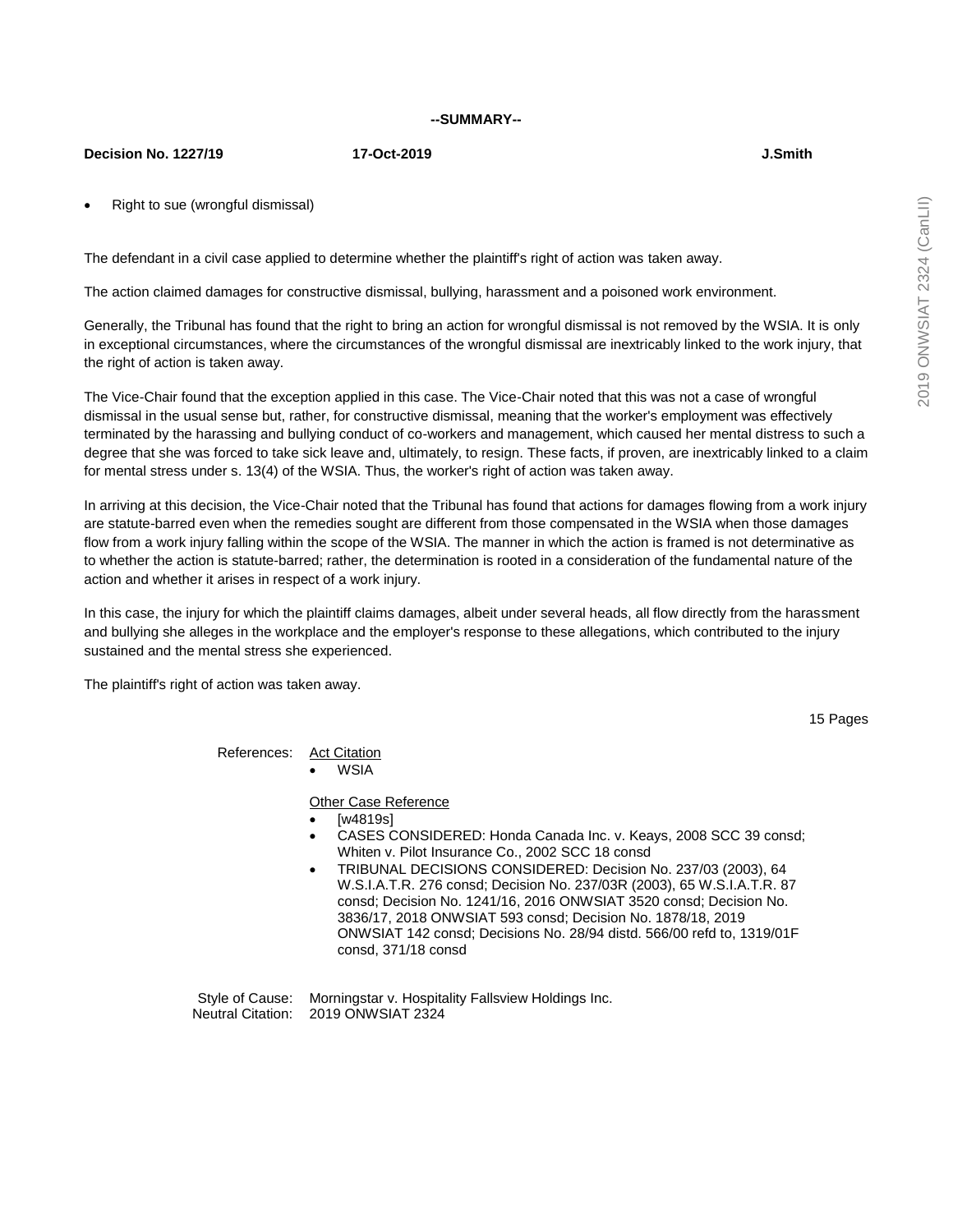

# **WORKPLACE SAFETY AND INSURANCE APPEALS TRIBUNAL**

# **DECISION NO. 1227/19**

**BEFORE:** J.E. Smith: Vice-Chair

**HEARING:** July 10, 2019 at Hamilton Oral

**DATE OF DECISION:** October 17, 2019

**NEUTRAL CITATION:** 2019 ONWSIAT 2324

## **APPLICATION FOR ORDER UNDER SECTION 31 OF THE**  *WORKPLACE SAFETY AND INSURANCE ACT, 1997*

**APPEARANCES:**

**For the applicant Hospitality Fallsview Holdings Inc.:** D. Seupersad/S. French, Lawyers

For the respondent J. Morningstar: **Example 2. Pringle, Lawyer** 

**Interpreter:** N/A

505 University Avenue  $7<sup>th</sup>$  Floor<br>Toronto ON M5G 2P2

**Workplace Safety and Insurance Tribunal d'appel de la sécurité professionnelle** et de l'assurance contre les accidents du travail

> 505, avenue University,  $7^e$  étage Toronto ON M5G 2P2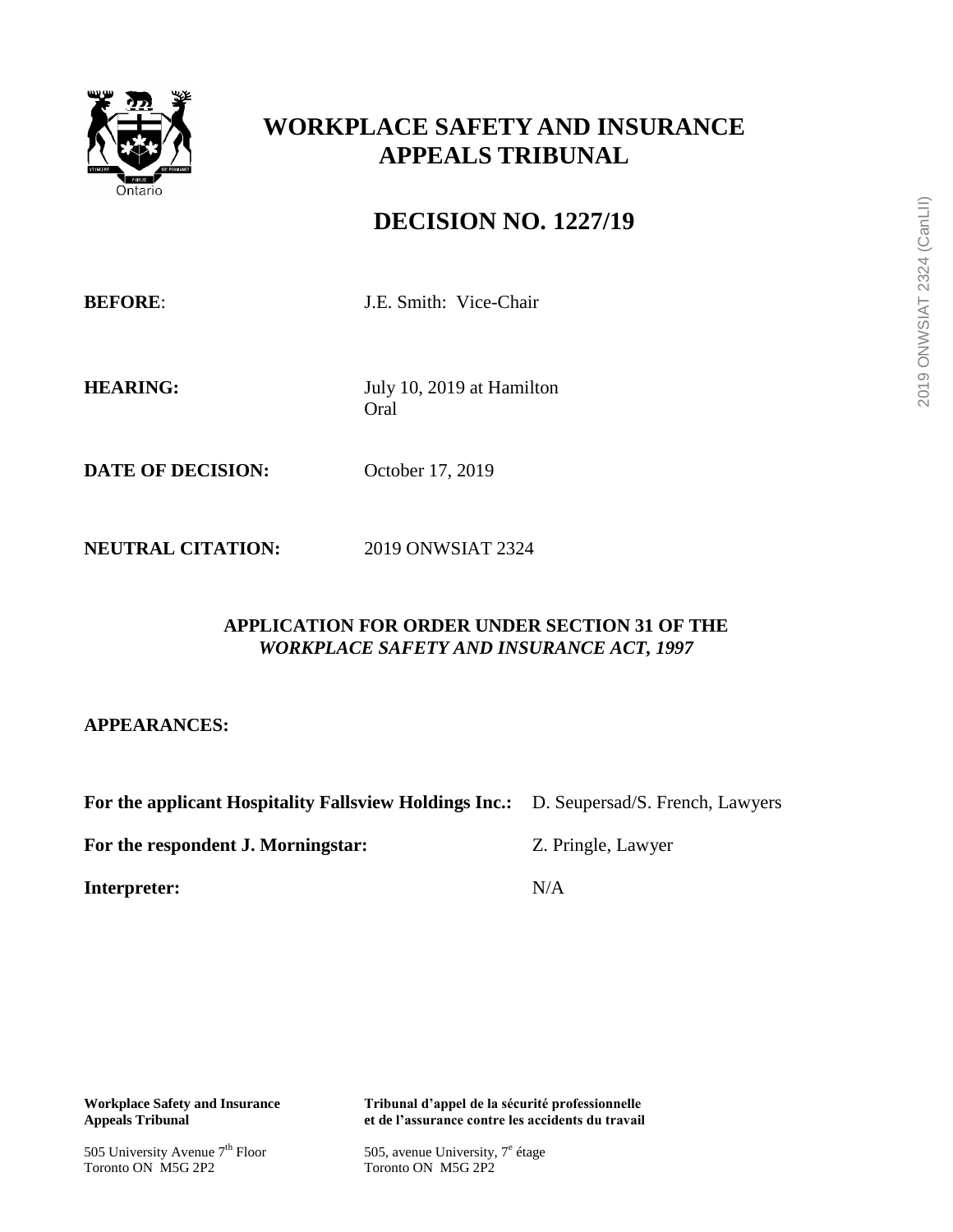## **REASONS**

# **(i) Introduction and background**

[1] This is an application under section 31 of the *Workplace Safety and Insurance Act, 1997* (the WSIA) by the defendant in an action filed in Hamilton, Ontario, in the Superior Court of Justice as File No. 18-65005.

[2] By way of background, the Respondent, Ms. Morningstar, was employed by the Applicant, Hospitality Fallsview Holdings Inc. (HFH), in its housekeeping department, from May 2015. In May 2016, she was promoted to the position of supervisor.

[3] The Respondent resigned her position with the Applicant in February 2018 claiming constructive dismissal as a result of harassment and bullying in the workplace. She filed a Statement of Claim in the Ontario Superior Court of Justice on April 2, 2018 claiming damages for constructive dismissal, bullying, harassment and/or a poisoned work environment pursuant to the *Occupational Health and Safety Act* (OHSA), the tort of harassment, as well as punitive, aggravated and/or moral damages. In particular, the Respondent claimed that she "was forced to resign from her positon with [the Respondent] due to the harassment, bullying and abuse she endured during the course of her employment and the resulting mental distress she experienced and continues to experience." She pled further that the claim "relates to the harassment and bullying that [she] experienced as a result of a toxic work environment created by [the Applicant's] employees and management and her subsequent constructive dismissal."

[4] The particulars of the incidents alleged by the Respondent, in the Statement of Claim in the above noted action, are summarized as follows.

[5] The Respondent claimed that housekeeping employees subjected her to abusive, humiliating and cruel conduct over the course of 17 months and that this conduct was supported and reinforced by the Applicant's management. The conduct began with an incident in which a number of employees sprayed the Respondent with Lysol claiming that she "smelled." The Respondent was a cancer survivor and was concerned that an unusual odour could indicate the return of her cancer. She advised the employees that she had made an appointment with her doctor in advance of the incident as a result of her concern and asked that they "cease the harassment." She saw her doctor and was reassured she was in good health. The odour went away after changing the medication the Respondent had been prescribed. However, the employees continued to complain about her odour and later in the month complained to the housekeeping manager. The Respondent claims that in a meeting with the housekeeping manager she was asked if she showered every day, if she washed her uniform every day and whether she had considered "using feminine products such as douches, sprays, pads or baby powder." The Respondent claims that she was "shocked and humiliated by the questions" put to her by the housekeeping manager and remained concerned that her cancer had returned despite the reassurances by her doctor.

[6] The Respondent further claimed that in early July 2016 the housekeeping employees began leaving towels on the chair on which the Respondent sat and, on some occasions, the Respondent found bathmats placed on her chairs. She claimed that this conduct went on for the next 15 months. In a subsequent meeting, the housekeeping manager again advised the Respondent that some employees had complained that she had a "certain odour" and again asked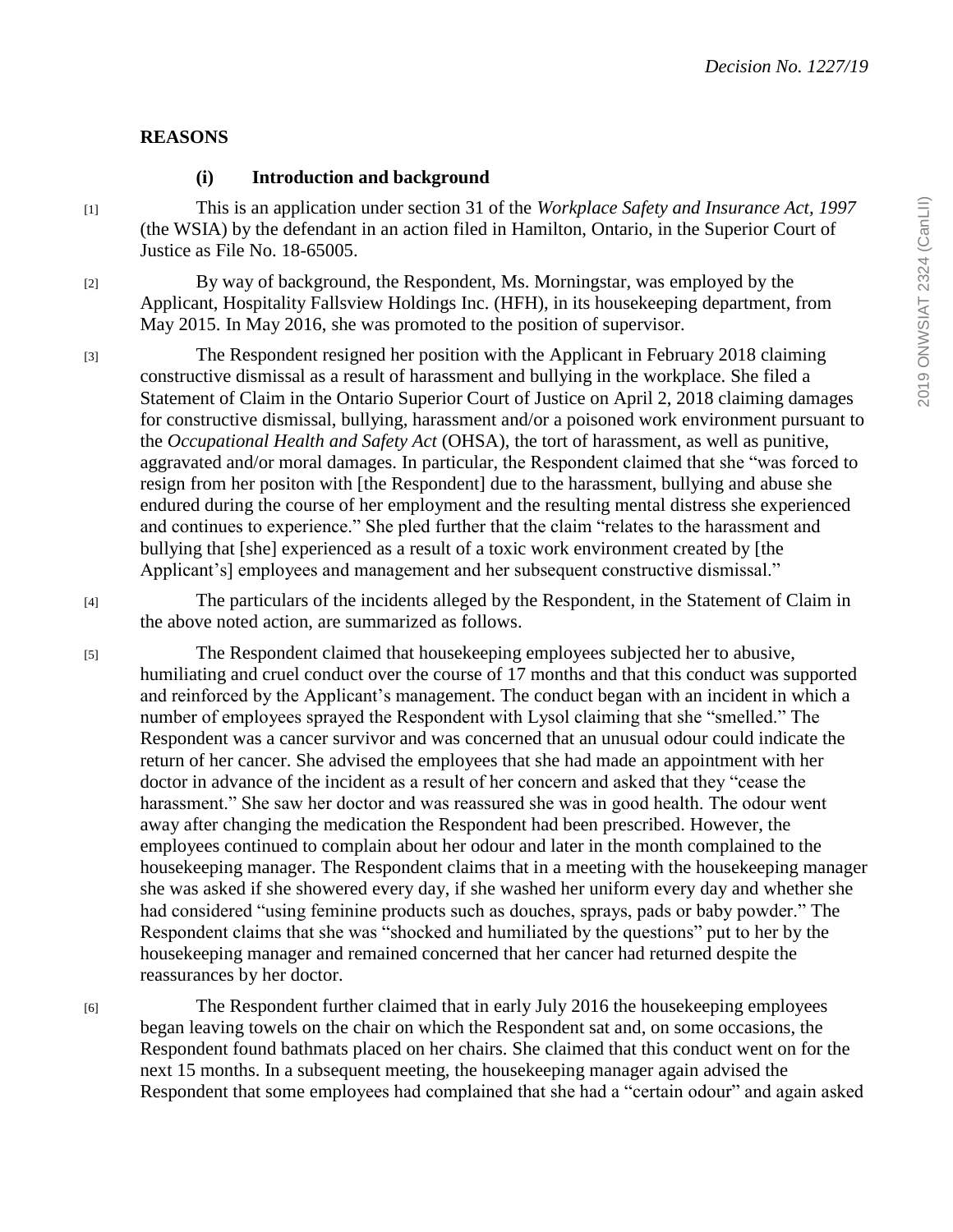if she had considered using feminine products. The Respondent advised that there was no odour, she continued to be screened once a year for the return of her cancer, and could not use feminine products due to the type of cancer she suffered. She advised, however, that she would return to the doctor again to ensure there was nothing medically wrong. She was again reassured by her doctor that she had "a clean bill of health."

[7] The Respondent claimed that following the second meeting, the other employees continued to place towels or bathmats on her chair on a daily basis, spread rumours that she had an odour, spread false rumours about her work performance, made up embarrassing stories involving her work performance which they laughed about in her presence, on one occasion hid her clipboard which contained personal and time sensitive information, and on one occasion placed the wrong work schedule on the scheduling board so that she would record the incorrect schedule.

[8] The Respondent filed a harassment complaint with the housekeeping manager and subsequently spoke to the Applicant's then Human Resources director. She was told there would be an investigation. She was told that one of the employees admitted to the clipboard incident but later recanted and the Respondent was asked to apologize to the employee about the clipboard accusation. She was told there would be new chairs in the housekeeping department and was asked if "she could try to work more cohesively with team members." The Respondent claimed that as a result of the inaction by the Applicant, the harassment and bullying conduct continued. She further alleged that in August 2017 she began to find that the towels routinely placed on her chair had yellow stains on them. The employees accused her of creating the stain on the towels which were often moist after she sat on them. She again went to her doctor who recommended that she take two weeks' medical leave.

[9] An internal investigation was conducted and an independent investigation was ordered by the Ministry of Labour following contact by the Respondent. The Respondent claimed that as a result of the stress of the internal investigation, the recommendations and the continuing harassment and bullying she experienced by co-workers and management she went on medical leave which continued until February 16, 2018 when, in consultation with her doctors, she claimed she was unable to return to work due to the harassment, and her fragile mental state resulting from the harassment and bullying to which she was subjected in the workplace.

[10] The Respondent claimed entitlement to payment in lieu of reasonable notice and that her injuries and damages resulting from the action of the Applicant's employees and management included diminished self-worth, depression, anxiety, difficulty coping with emotional stress and mental anguish, feelings of guilt and self-blame, insomnia, loss of consortium and loss of enjoyment of life.

- [11] The Respondent filed a claim in April 2018, as set out above, for constructive dismissal, damages for mental stress, moral, aggravated and punitive damages, damages for bullying, harassment and the creation of a poisoned work environment and/or the tort of harassment.
- [12] The Applicant filed a section 31 application seeking a declaration that the worker's right of action against it, as summarized above, is barred by the WSIA.
	- **(ii) Issues**

[13] The issue in this application is whether the Respondent's right of action is taken away pursuant to section 31 of the WSIA.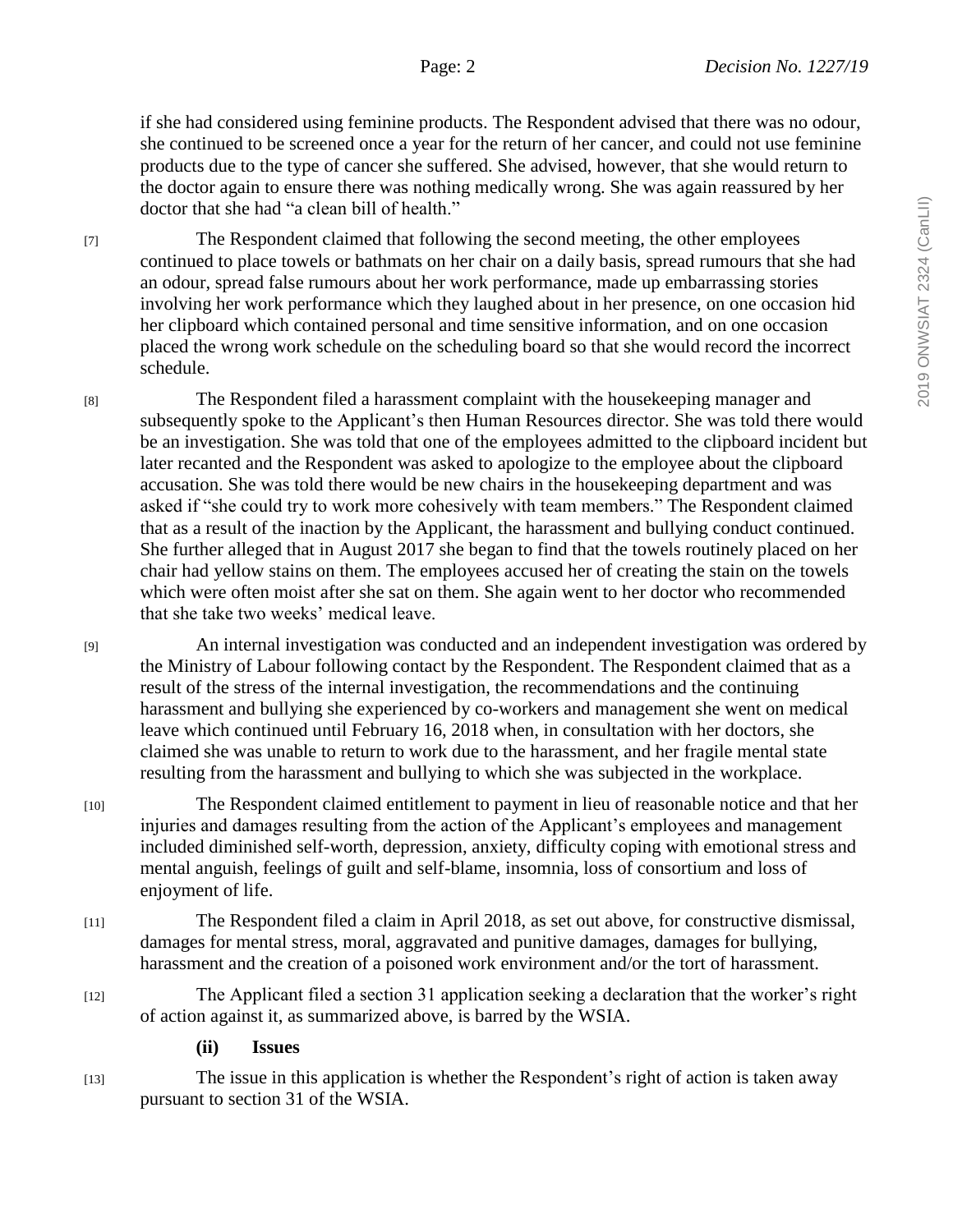# **(iii) Law and policy**

[14] Section 31 of the WSIA provides that a party to an action or an insurer from whom statutory accident benefits (SABs) are claimed under section 268 of the *Insurance Act* may apply to the Tribunal to determine whether: a right of action is taken away by the Act; whether a plaintiff is entitled to claim benefits under the insurance plan; or whether the amount a party to an action is liable to pay is limited by the Act.

[15] Section 26 states that entitlement to benefits under the WSIA are in lieu of all other rights of action in respect of a work accident:

> **26(1)** No action lies to obtain benefits under the insurance plan, but all claims for benefits shall be heard and determined by the Board.

**(2)** Entitlement to benefits under the insurance plan is in lieu of all rights of action (statutory or otherwise) that a worker, a worker's survivor or a worker's spouse, child or dependant has or may have against the worker's employer or an executive officer of the employer for or by reason of an accident happening to the worker or an occupational disease contracted by the worker while in the employment of the employer.

[16] Section 28(1) states that a worker employed by a Schedule 1 employer is not entitled to commence an action against a Schedule 1 employer, a director, executive officer or worker employed by a Schedule 1 employer in respect of a work injury:

> **28(1)** A worker employed by a Schedule 1 employer, the worker's survivors and a Schedule 1 employer are not entitled to commence an action against the following persons in respect of the worker's injury or disease:

1. Any Schedule 1 employer.

2. A director, executive officer or worker employed by any Schedule 1 employer.

...

**(3)** If the workers of one or more employers were involved in the circumstances in which the worker sustained the injury, subsection (1) applies only if the workers were acting in the course of their employment.

[17] Relevant to this application are the provisions under section 13(4) of the WSIA. The legislation was amended in 2018 to provide for entitlement to chronic mental stress, in addition to traumatic mental stress, resulting from work injuries. Specifically, effective January 1, 2018, section 13(4) provides for entitlement under the insurance plan for chronic and traumatic mental stress, as follows:

> 13(4) Subject to subsection (5), a worker is entitled to benefits under the insurance plan for chronic or traumatic mental stress arising out of and in the course of the worker's employment.

> 13(4.1) The worker is entitled to benefits under the insurance plan as if the mental stress were a personal injury by accident.

[18] Transitional provisions were also enacted for mental stress claims occurring on or after April 29, 2014 and which had not been filed with the WSIB (the Board) before January 1, 2018 as follows:

> 13.1 (1) The rules set out in subsections (2) to (9) apply for the purposes of determining entitlement to benefits under subsection 13(4).

(2) If a worker's mental stress occurs on or after April 29, 2014 and the worker has not filed a claim in respect of entitlement to benefits for mental stress before January 1, 2018,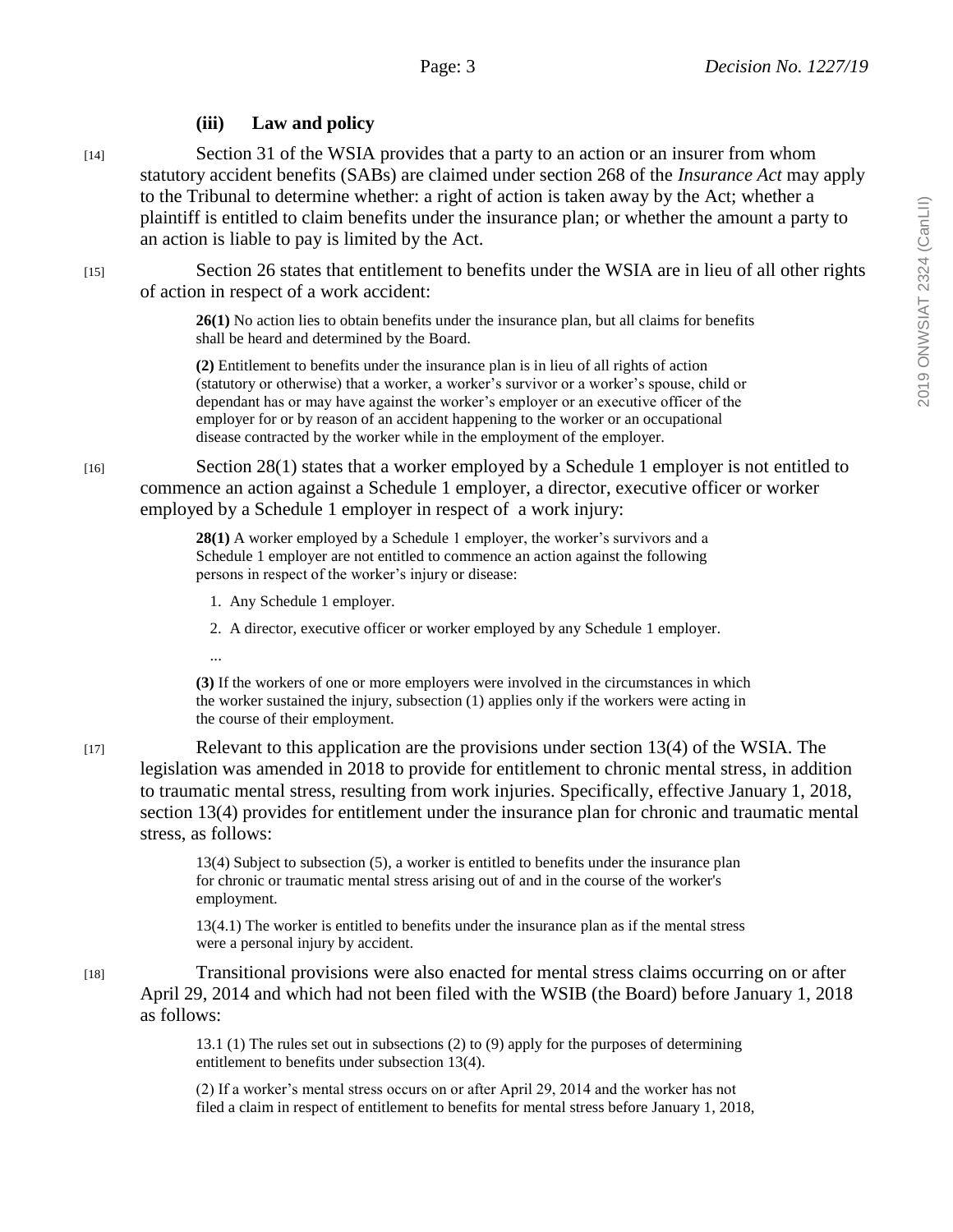the worker or the worker's survivor may file a claim for entitlement to benefits for mental stress with the Board and the Board shall decide the claim in accordance with subsection 13(4) as it reads at the time the Board makes its decision.

[19] In *Decision No. 1460/02,* the Panel noted that the Tribunal is not required to apply Board policy in right to sue applications, as section 126 of the Act refers to appeals, not applications. The Panel, however, also noted that it is important to maintain consistency with findings that might have been made had the case come to the Tribunal by way of appeal from a decision regarding entitlement. Therefore, Board policy continues to be relevant in right to sue applications. See *Decision No. 755/02.*

[20] Board *Operational Policy Manual* (OPM) Document No. 15-03-14, Chronic Mental Stress, appearing in Addendum No. 1 to the Case Record, is relevant to the issues under consideration in this application. That policy provides for entitlement to benefits for chronic mental stress as follows:

### **Policy**

A worker is entitled to benefits for chronic mental stress arising out of and in the course of the worker's employment.

A worker is not entitled to benefits for chronic mental stress caused by decisions or actions of the worker's employer relating to the worker's employment, including a decision to change the work to be performed or the working conditions, to discipline the worker or to terminate the employment.

...

### **Guidelines**

### **Definition**

### **Workplace harassment**

Workplace harassment occurs when a person or persons, while in the course of the employment, engage in a course of vexatious comment or conduct against a worker, including bullying, that is known or ought reasonably to be known to be unwelcome.

#### **Chronic mental stress**

A claim for chronic mental stress (as described below) is distinct from a claim for traumatic mental stress. For information relating to claims for traumatic mental stress, see 15-03-02,Traumatic Mental Stress.

A worker will generally be entitled to benefits for chronic mental stress if an appropriately diagnosed mental stress injury is caused by a substantial work-related stressor arising out of and in the course of the worker's employment. For more information see 15-02-02, Accident in the Course of Employment.

...

### **Substantial work-related stressor**

A work-related stressor will generally be considered substantial if it is excessive in intensity and/or duration in comparison to the normal pressures and tensions experienced by workers in similar circumstances.

**Workplace harassment** will generally be considered a substantial work-related stressor.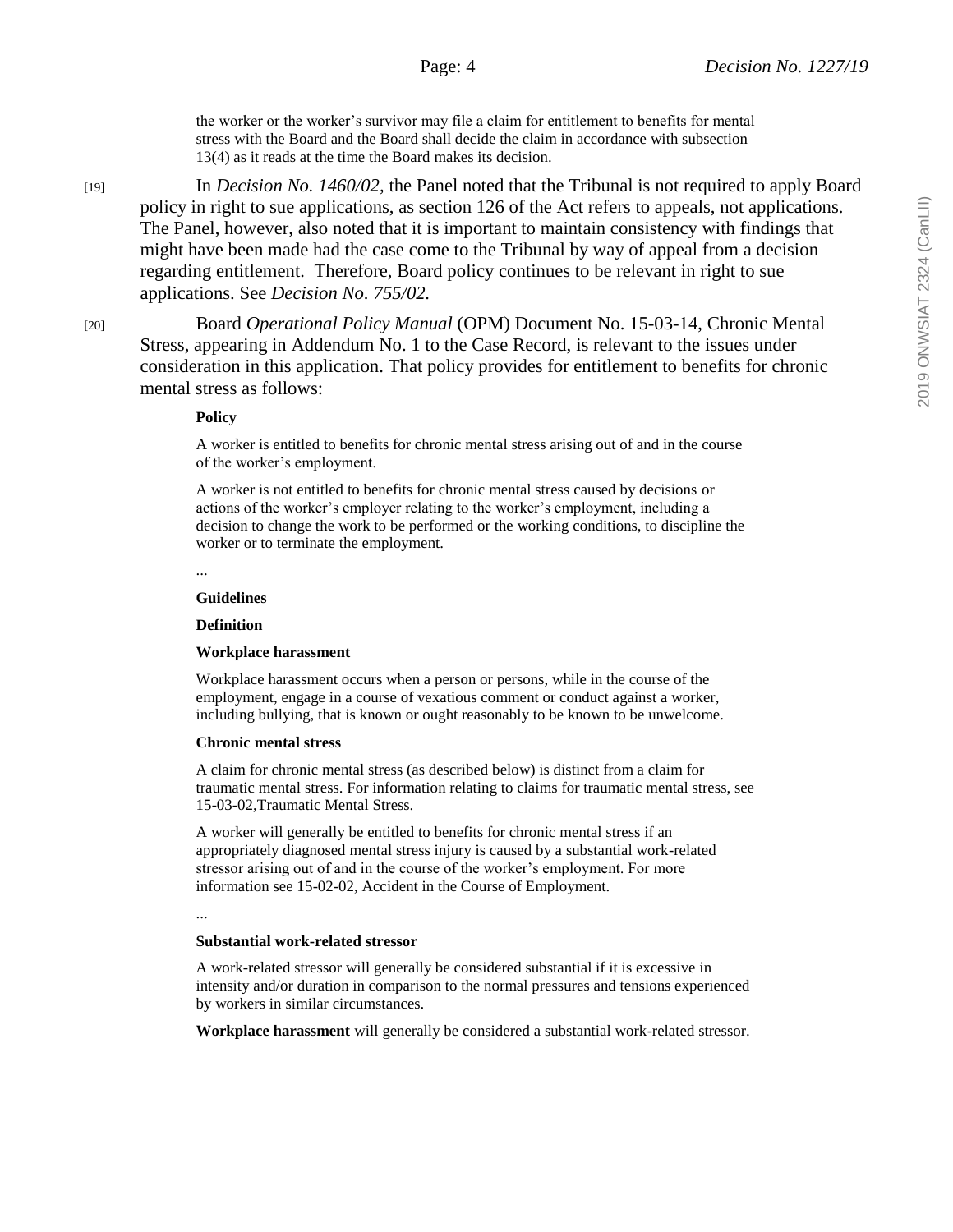**(iv) Analysis**

[21] The issue before me in this application is whether the Respondent's right of action is removed by the WSIA.

[22] Counsel for the Applicant submitted that the worker's Statement of Claim is effectively a claim for chronic mental stress under the WSIA and thus her right of action is removed in relation to her action for constructive dismissal, and for damages for mental stress, aggravated, moral and punitive damages, and for breach of the OHSA for bullying, harassment, the creation of a poisoned work environment and/or the tort of harassment.

[23] Counsel for the Respondent submitted that a worker's right to claim for damages in a civil action is taken away by the WSIA only in respect of the damages that are compensable under the WSIA and one must look at the three causes of action to determine whether they are inextricably linked to a work accident. In this case, he submitted, the Respondent would still have a claim for constructive dismissal, as a result of the Applicant's conduct, even if she had not suffered mental stress damage and thus her right to sue for constructive dismissal and for punitive, aggravated and moral damages, as well as for breaches of the OHSA and/or the tort of harassment should stand.

- [24] Both representatives also stated that they relied on the submissions made in their right to sue materials.
- [25] Having considered the submissions of the representatives in their entirety, including the jurisprudence they referenced, I find that the worker's claim falls within the jurisdiction of the WSIA and thus her right of action against the Applicant in the circumstances is statute barred. I arrive at this conclusion for the following reasons.
- [26] I begin by noting that there is no dispute that the Applicant is a Schedule 1 employer under the WSIA and was so at all material times. I note that this was confirmed by the WSIB in the status check provided to the Tribunal in December 2018.
- [27] Neither is there a dispute that the worker, the co-workers and managers named in the action were in the course of their employment when the incidents of harassment and bullying that the Respondent alleges took place.

[28] Lastly, I note that it is not before me to make a determination as to whether the worker was subjected to harassment and bullying in the manner she claims or whether she was injured as a result. It is only before me to determine whether the circumstances she alleges, if proven, bring her claim within the scope of the WSIA and thereby remove her right to bring a civil action against the Applicant, pursuant to sections 28 and 26(2) cited above.

- [29] In light of these areas of factual agreement, I note that it is the application of the law to the foregoing facts which is determinative in the case before me. In this regard, I note that generally the Tribunal has found that the right to bring an action for wrongful dismissal has not been removed by the WSIA. It is only in the exceptional case that this is not so, where the circumstances of the wrongful dismissal claim are inextricably linked to the work injury. See, for example, *Decisions No. 3836/17, 1319/01 2*, and *566/00.*
- [30] In my view, that exception applies here. The Respondent's action against the Applicant is not for wrongful dismissal in the usual sense, but rather is for constructive dismissal, meaning her employment was effectively terminated by the harassing and bullying conduct of co-workers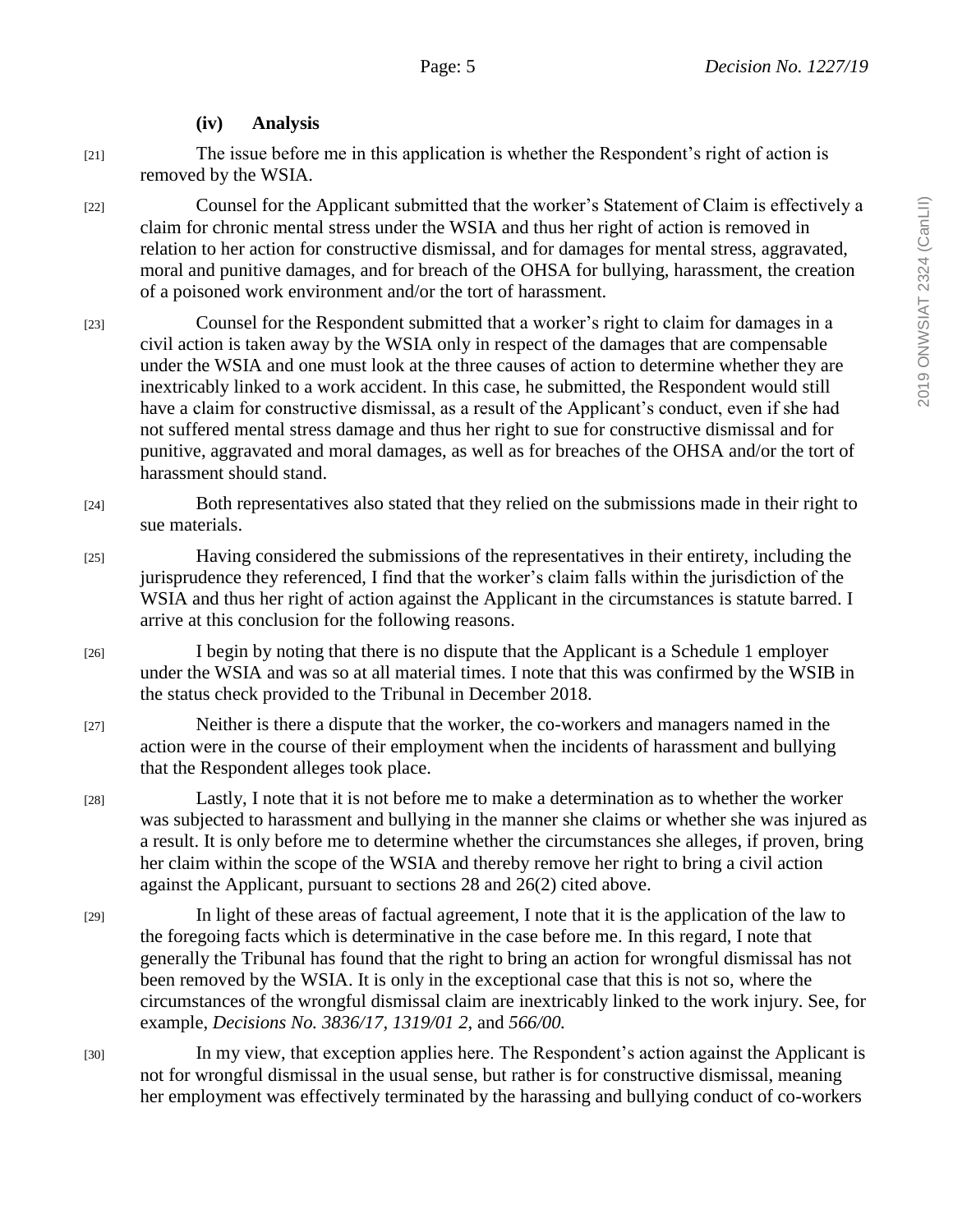and management which caused her mental distress to such a degree that she was forced to take sick leave and ultimately to resign. I find that these facts, if proven, are inextricably linked to a claim for injury governed by the terms of section 13(4) of the WSIA, as cited above. In other words, I find that the worker's Statement of Claim is, in essence, a claim for injury resulting from alleged workplace harassment and bullying and thus is within the scope of section 13(4) as amended to provide for entitlement for chronic mental stress arising out of, and in the course of, the Respondent's employment. Moreover, I find that the other remedies sought by the Respondent are also claimed on the same facts, of harassment and bullying in the workplace. Accordingly, I find the worker's right of action is taken away by the WSIA, pursuant to section 26 in this case.

[31] In arriving at these conclusions, I acknowledge the submissions of the Respondent. In the written submissions to the Tribunal in the Respondent's Right to Sue Statement, at paragraph 17, the Respondent noted that "a worker's entitlement to benefits under the WSIA is *in lieu* of all right of action against their employer for or by reason of an accident happening to the worker." The Respondent then submitted that this principle, "stated differently," is that "if a worker's claim for damages in the Superior Court of Justice would have otherwise been compensable under the WSIA, then their right to sue is taken away only in respect of their damages compensable by the WSIA." The Respondent cites *Decision No. 371/18*, paragraph 13, in support of this submission.

[32] I find this characterization reverses the emphasis in the principle set out in *Decision No. 371/18.* I note, as the Vice-Chair in that decision, I found that a claim for damages flowing from alleged negligence which resulted in a work accident and the associated personal injury fell squarely within the scope of section 26, and thus an action for damages for negligence was statute barred. In particular, in that decision the respondent argued that "...the court action filed by Mr. Kharazipour is in respect of damages for an alleged breach of the duty of care owed to him by the defendants rather than the injury itself, and thus is not barred by the WSIA." That argument was rejected, in *Decision No. 371/18*, based on the finding that the negligence alleged to have caused the work accident, and the inadequate response by the employer alleged to contribute to his injuries, were directly related to the work injury and thus fell within the scope of section 26, taking away the worker's right to sue:

> [13]....I note that Mr. Kharazipour's Statement of Claim is for damages flowing from alleged negligence by Welded Tube, Mr. Gneo and R&W, which he claimed led to his August 2013 work accident, constituted an inadequate response to the injury he sustained, and thereby contributed to his "serious and permanent injuries." As such, his claim for damages flows from the negligence by the defendants he alleges, which is directly related to the work injury on August 20, 2013, and thus falls squarely within the provisions set out in s. 26. Accordingly, Mr. Kharazipour's right to sue is taken away.

[33] I note that, in that decision, and others addressing this issue, the Tribunal has found that actions for damages flowing from a work injury are statute barred even when the remedies sought are different from those compensated in the WSIA, when those damages flow from a work injury falling within the scope of the WSIA. See for example, *Decision No. 237/03R,* in which the Panel stated:

> [37] In our view the matter also does not turn on the question of whether the remedies in the two matters are distinct. The remedies provided in a tort action may well be different than the remedies provided by the worker's compensation legislation. Yet the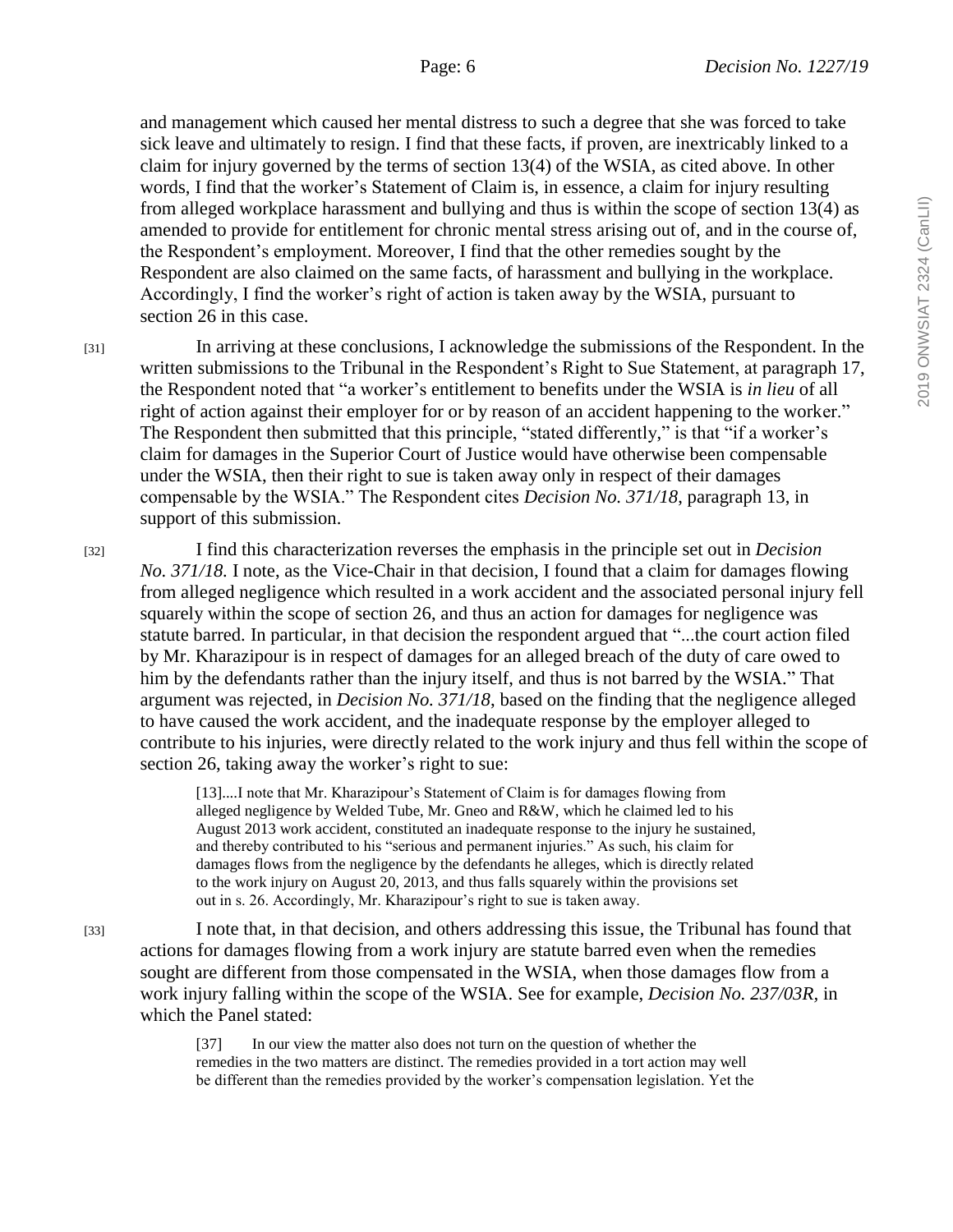Act does constitute a bar on the worker's right to sue an employer in negligence for a workplace accident.

[34] In this case, as stated above, I find that the injury for which the Respondent claims damages in the action against the Applicant, albeit under several heads, all flow directly from the harassment and bullying she alleges in the workplace, the employer's response to these allegations which contributed to the injury sustained, and the mental stress she experienced as a result. As such, I find that the foundational facts for the cause of action are inextricably linked to workplace harassment, an injury that is compensated under the WSIA, and thus the Respondent's right to sue the Applicant is removed in these circumstances.

[35] I note that the Respondent expanded on the above argument, referencing *Decision No. 237/03* and submitting:

> ....Recall that the WSIA is concerned only with preventing a worker from claiming damages related to an injury (by reason of an accident) which would be compensable pursuant to the WSIA. Therefore, a right to sue may be taken away only where the WSIA could have compensated the worker for their damages.

[36] Once again, I find this submission misapprehends the conclusions drawn in *Decision No. 237/03.* That case involved a section 31 application in which a worker was injured at work by catching his hand in a press and sustaining a crush injury. He made a claim for benefits to the Board which was allowed. The worker left his employment claiming that the work assigned was not suitable. He claimed further benefits which were denied by the WSIB. He then brought an action for wrongful dismissal against the employer. The Vice-Chair found that the cause of action in question was for wrongful dismissal and, in that case, the cause of action was "distinct, separate and remote from the workplace accident causing personal injury...although the personal injury and the allegations of wrongful dismissal share some factual basis, the connection between the two is nevertheless incidental."

[37] Such is not the case here. Rather, in my view, the factual basis underpinning the claim of constructive dismissal, as well as the other damages sought, is the work accident alleged, that being the harassment and bullying in the workplace by co-workers and management, and the associated personal injury the Respondent claims she sustained as a result. In particular, I note that the Statement of Claim states, in a number of ways and in a number of places, that the injury warranting all damages claimed is the harassment, bullying, abuse, and the resulting poisoned work environment to which she claims she was exposed in the course of her employment.

[38] Further, I note and agree with the Vice-Chair's view, in *Decision No. 237/03*, that the manner with which an action is framed is not determinative as to whether it is statute barred – the determination is rooted in a consideration of "the fundamental nature of the action" and whether it arises in respect of a work injury. As the Vice-Chair in *Decision No. 3836/17* put it:

> [12] The preponderance of Tribunal decisions have found that an action for wrongful dismissal is not statute barred (see for example *Decision No. 194/16*). That being said however, simply framing a claim as an action for wrongful dismissal cannot, in and of itself, displace the application of the WSIA. Rather, one must consider the fundamental nature of the action and determine, regardless of its description, whether it arises in respect of the worker's injuries and is therefore clearly barred by the application of the WSIA.

[39] I find the fundamental nature of the Respondent's action is a claim for injury resulting from harassment and bullying in the workplace and is therefore statute barred.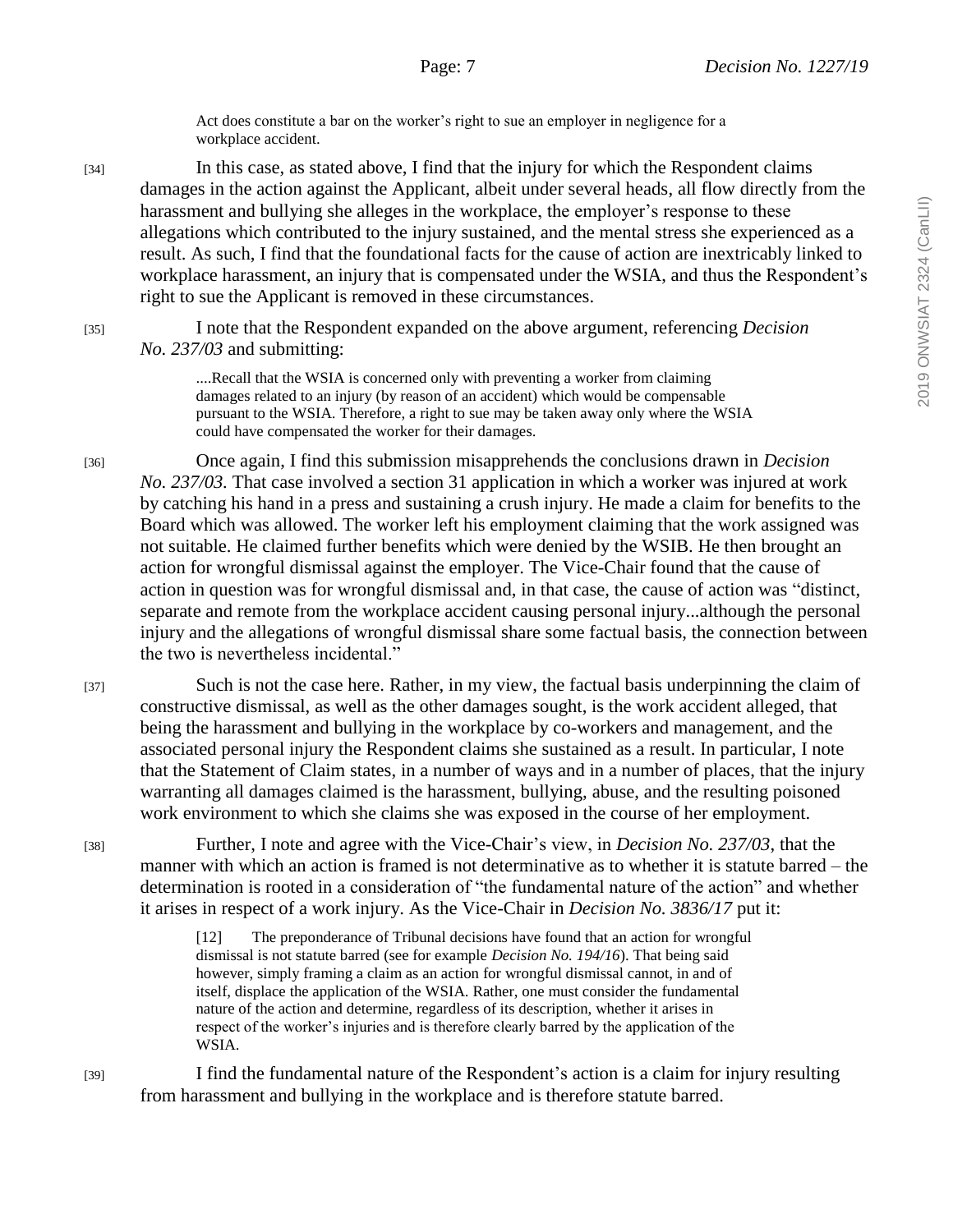2019 ONWSIAT 2324 (CanLII) 2019 ONWSIAT 2324 (CanLII)

[40] This brings me to the Respondent's argument that there was no accident in this case, within the s. 2 definition provided in the WSIA. Counsel submitted that the facts alleged which resulted in the constructive dismissal claim do not meet the definition of accident under s. 2. I disagree. I note that s. 2 defines an accident broadly and inclusively, and includes a wilful and intentional act that is not the act of the worker, a chance event occasioned by a physical or natural cause and a disablement. I find that the harassment and bullying alleged by the Respondent describes a series of wilful or intentional incidents and thus meets the s. 2 definition of accident. Moreover, I note that section 13(4) provides that a worker is entitled to benefits for chronic or traumatic mental stress arising from the workplace and in such cases, pursuant to section 13(4.1), the worker is entitled to benefits as "if the mental stress were a personal injury by accident." I interpret this to mean that the workplace events resulting in an injured worker's mental stress, for which a worker has entitlement to benefits under the Act, constitute an accident for the purposes of the WSIA. Further, I note that workplace harassment is addressed specifically in OPM Document No. 15-03-14 cited above, which states that it will generally be considered a "substantial work-place stressor." I therefore do not accept that the incidents of harassment and bullying alleged by the Respondent do not amount to an accident as it is defined in the WSIA.

[41] Counsel for the Respondent submitted that the general principle applied by the Tribunal is that an action for wrongful dismissal will generally not be taken away, as stated in *Decision No. 1241/16*. Counsel submitted that the right to sue will not be removed, when the claim for wrongful dismissal is separate and remote from the work accident causing personal injury, even when the allegation of wrongful dismissal and personal injury share the same factual basis, again citing *Decision No. 273/03* in support of this submission. I find the work accident causing personal injury and the claim for constructive dismissal in this case are inextricably linked factually, and are not separate and remote.

[42] Counsel for the Respondent argued that Ms. Morningstar has claimed constructive dismissal as one of the causes of action against the Applicant. And that her claim for constructive dismissal is "due to the manner that HFH conducted itself both during *and* following the incidents" claiming that the constructive dismissal claim is based on the Applicant's failure to prevent further instances of the incidents and to appropriately respond to the Respondent's complaints about the other HFH employees, to take proper disciplinary measures against the perpetrators of the incidents, to seriously investigate the Respondent's complaints, to conduct a thorough investigation, to deliver the result of their investigation, or to deliver a written report to the Respondent with respect to the external investigation.

[43] I find that these allegations of mishandling of the harassment complaint by the employer are a component of the original harm claimed. More precisely, I interpret this allegation to mean the employer's action, or inaction, in addressing the worker's complaints contributed to, and made worse, the harassment and bullying to which the Respondent claims she was exposed, and the injuries she suffered, which ultimately resulted in her sick leave and subsequently the termination of her employment. I note that at paragraph 55 of the Statement of Claim it states that the harassment and bullying engaged in by the co-workers, which was supported and reinforced by the employer, resulted in her being forced to resign her position. It further states that the "poisoned and hostile working environment" created by the co-workers, the employer's internal investigation and the lack of corrective action by the employer demonstrated that the employer no longer intended to be bound by its contract. I find this allegation is not unlike that made in *Decision No. 381/17* cited above in which the claim was that the employer's negligence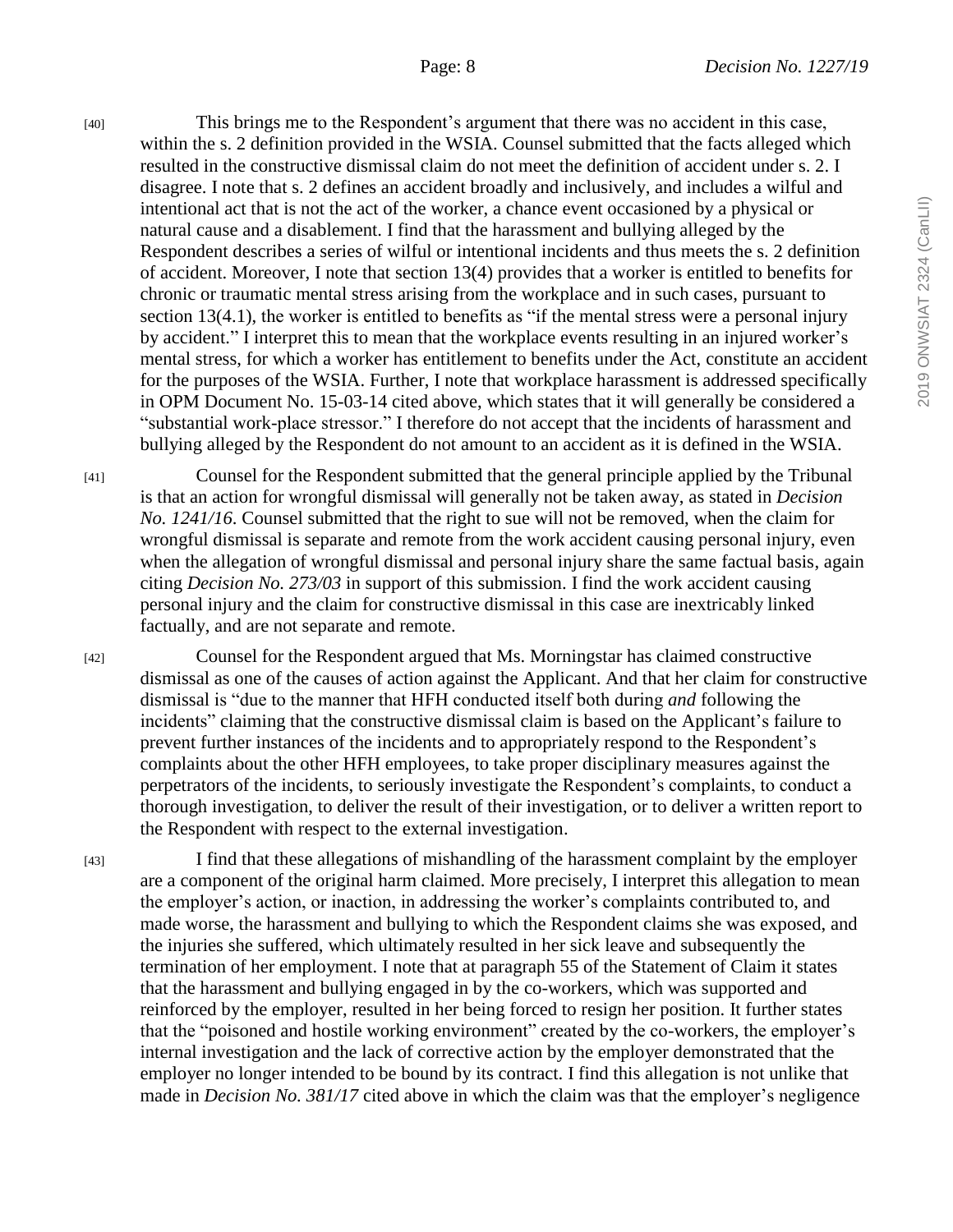before, and in response to, the work accident contributed to and worsened the injury sustained in that accident. In that case, like this one, I find that this alleged conduct of the Applicant, which contributed to the harm suffered by the Respondent, directly related to the work accident; I find this aspect of the Respondent's claim is a component of the same injury and in turn is inextricably linked to the accident.

[44] Counsel for the Respondent argued that the Respondent's constructive dismissal claim would exist even if she had not suffered mental injuries. Whether or not this is so is not before me to determine. Further, I find this a hypothetical, speculative argument given that the worker has claimed that she did suffer mental stress injuries resulting from workplace harassment and bullying. It is only the facts of this application that are before me to consider and not facts as they may appear in a hypothetical set of circumstances in which the Respondent did not sustain a mental stress injury in the manner she has claimed.

[45] Counsel for the Respondent submitted that the Applicant cited *Decision No. 28/94* in support of the proposition that the Tribunal will bar actions for wrongful or constructive dismissal where the basis for the claim was "for or by reason of injuries suffered in a workplace accident." Counsel noted, however, that this decision was deemed "wrongly decided" in *Decision No. 237/03*.

[46] The facts in *Decision No. 28/94* were, in my view, entirely distinguishable from those in this application. In that case, the worker resigned due to his injuries, for which he had claimed and received benefits, and the accident occurred on the weekend on personal time. The Panel found, notwithstanding this fact, that the worker was in the course of employment when the accident occurred and thus a workplace nexus was established. Further, the Panel found that the worker's claim for constructive dismissal was statute barred as it arose from his claim that he could no longer perform his duties due to the injuries sustained in a work accident. I therefore find the facts in that case were distinguishable, and thus the findings of that Panel are not applicable to the determination before me. Further, and more importantly, whether "wrongly" decided or not, in my view the principle underpinning that case is that even in cases of wrongful dismissal, if the facts bring the accident and injury for which a remedy is sought under the workers' compensation framework, the worker is statute barred from suing in respect of that accident and the associated injury.

[47] This principle was discussed by the Vice-Chair in *Decision No. 237/03.* While noting that typically wrongful dismissal actions are not statute barred, and opining that *Decision No. 28/94*  was wrongly decided, the Vice-Chair described the test to be applied as follows:

> [68] Section 26 of the Act states that compensation under the Act is "in lieu of all rights of action (statutory or otherwise) that a worker… may have against the worker's employer….for or by reason of an accident happening to the worker." The language is the same as that which was applicable in *Decision No. 28/94.* In my view, in both the instant application and *Decision No. 28/94,* the wrongful dismissal action was "for or by reason of" an allegation of dismissal, constructive or otherwise, made in each case. In neither case was the action "for or by reason of an accident". I agree with the findings in *Decision No. 286/96* and *Decision No. 670/97* that the "incidental" relationship between the facts underlying a worker's personal injury by accident and those underlying an allegation of wrongful dismissal is not sufficient to support a determination that the action for wrongful dismissal should be taken away by the Act.

[48] The Vice-Chair noted that an incidental relationship between a worker's personal injury by accident and those underlying the allegation of wrongful dismissal is not sufficient to bar the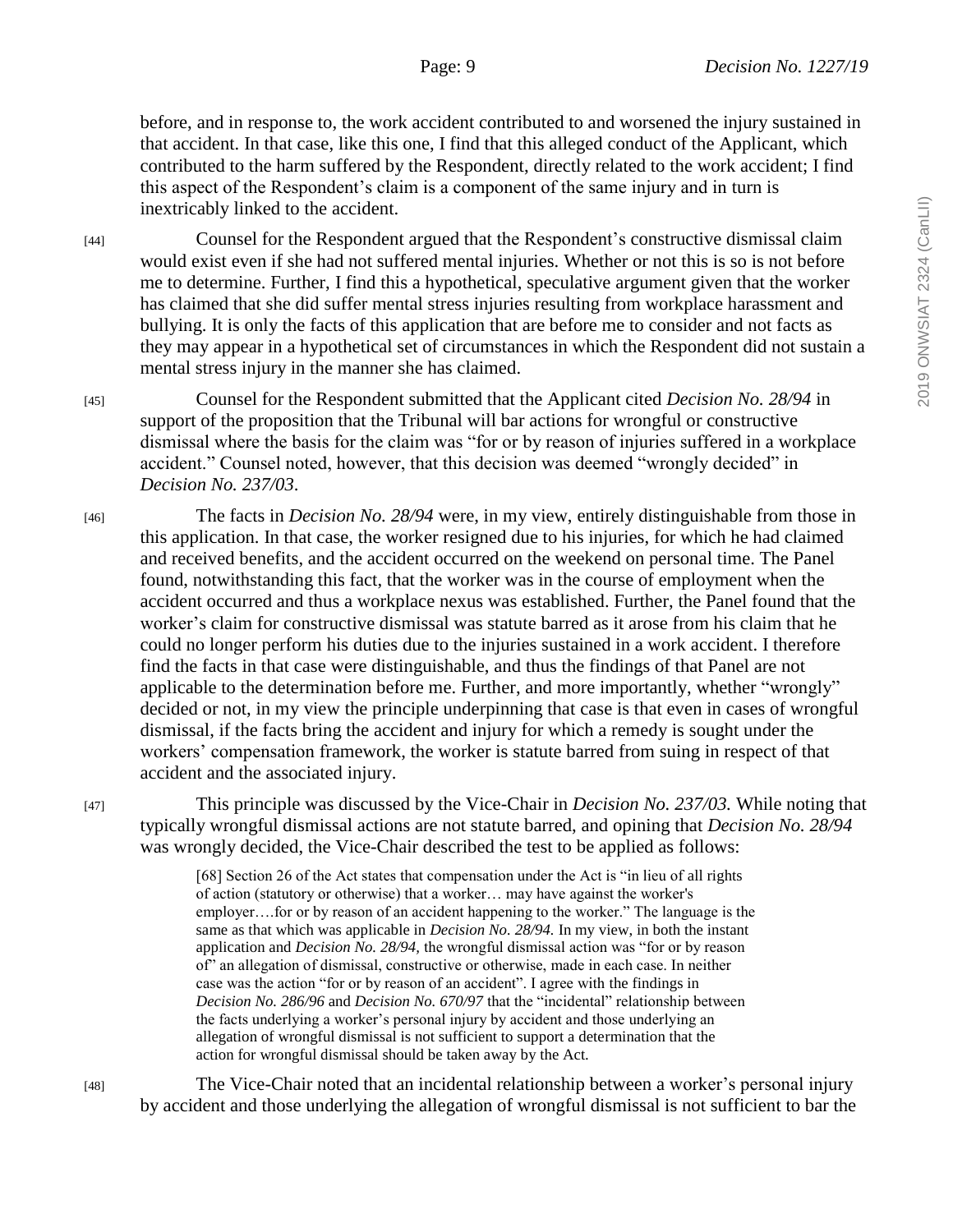action for wrongful dismissal. Rather, the action must be "for or by reason of an accident." In this case, I find that the Respondent's action is rooted in a claim of injury by accident in the form of harassment and bullying in the workplace, and thereby brings the claim within the scope of the WSIA and in particular the provisions of s.13(4). I find, for these reasons, that the facts of the work harassment alleged, and resulting injury, are inextricably linked to a claim for chronic stress under the WSIA and are thus barred by the legislation.

[49] Further, I note that the Vice-Chair in *Decision No. 1241/16*, cited by the Respondent, while not addressing a case of wrongful dismissal considered a similar question, finding that the damages claimed in that case all arose from the same source of harm. In that case, the Respondents brought an action for damages for intentional infliction of mental suffering, breach of contract in the applicants' failure to provide a safe workplace which was alleged to be an implicit term of the employment contract and punitive damages arising from the applicants' malicious behaviours, as alleged. The respondent, in that case, was hired by the construction contractor applicants as the personnel security manager on the construction site. She claimed a series of abusive, discriminatory and threatening behaviours over the course of her employment with the applicants and damages under the heads set out about. The applicants sought a declaration that the respondent was barred from suing. It should be noted that this was prior to the legislative amendments which provided for entitlement for chronic mental stress and was considered under the old version of s. 13(4) that provided for entitlement for traumatic mental stress only. The Vice-Chair accepted the submission by the applicants that "an action which is essentially one related to personal injury cannot be maintained merely by framing the action in contract." The Vice-Chair found that the respondent's right to sue was removed by the WSIA for all claims other than the breach of human rights and pain and suffering arising from discriminatory treatment and the surveillance alleged, finding that the harm caused by the applicants' breaches were the same as the harm that would be claimed for personal injury by work accident:

> [79] I agree with these decisions cited by counsel for the applicants for the proposition that, unless it can be shown that the nature of the harm that forms the basis of an action for breach contract is distinct from a potential claim for personal injury which would be taken away by the Act upon application, as is the case in an action for wrongful dismissal, the action for breach of contract cannot be maintained in a section 31 application on the basis that it is not an action for personal injury. In this case, in their Statement of Claim, the respondents have advanced an action for breach contract, alleging that the applicants have breached a term of the employment contract between Ms. L.W. and the applicants, namely, the respondents' obligation to maintain a safe workplace for Ms. L.W. I find that the harm caused to Ms. L.W. associated with the allegation of this breach is essentially the same harm that would be claimed by Ms. L.W. in a claim for personal injury.

...

[81] I find that, in this case, the harm to Ms. L.W. which would form the basis for an action for breach of the respondents' obligation to provide her with a safe work environment, is essentially the same harm which forms the basis of her claim for personal injury. Accordingly, the worker's action cannot be maintained on the basis that it is a claim for breach of contract not covered by the Act.

...

[86] The claim by Ms. L.W. for punitive damages is also taken away by the Act, except for such damages that might arise from paragraph  $1(a)(iv)$  of the Statement of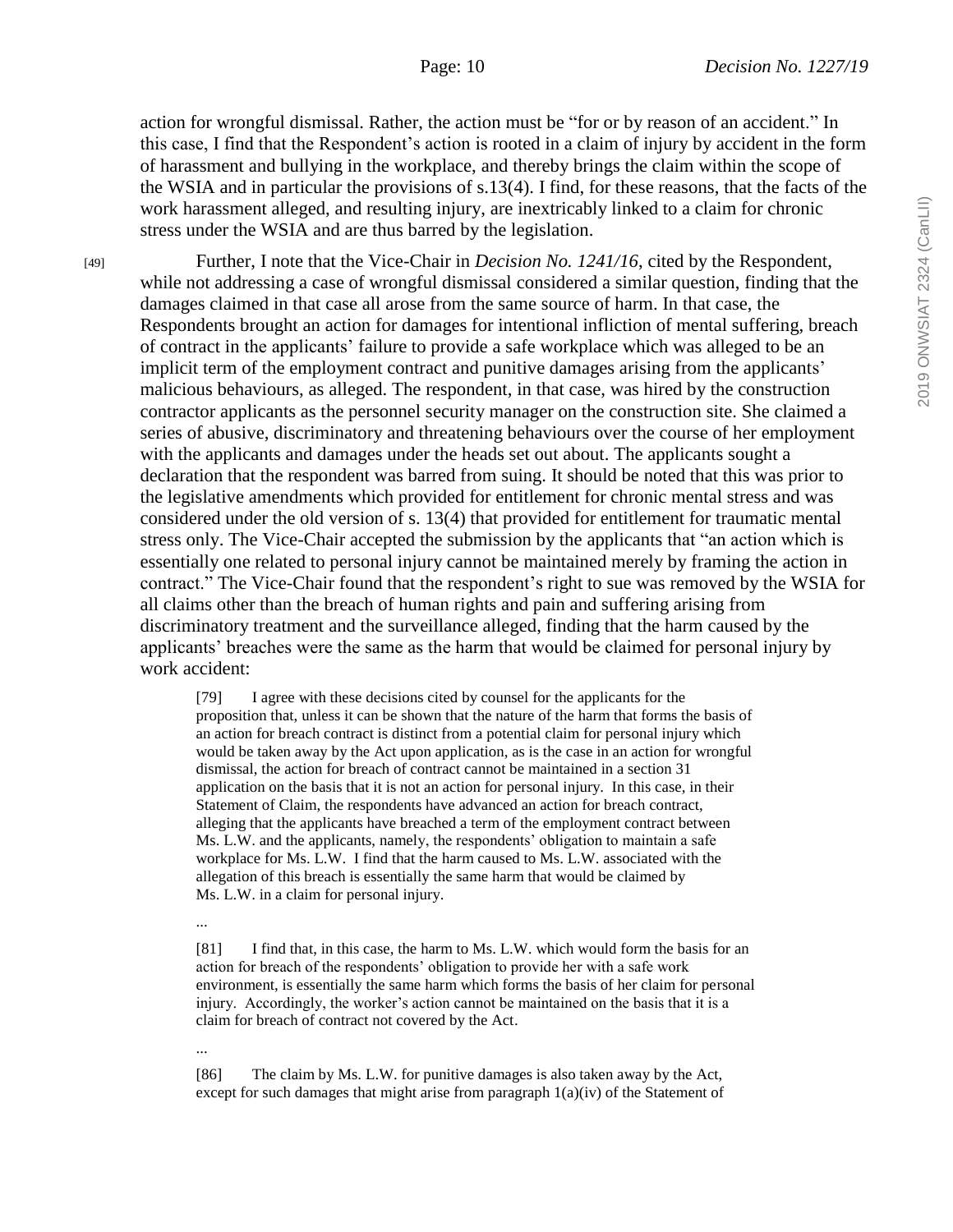Claim in relation to breach of human rights and discriminatory treatment, or arising from the surveillance issue.

[50] Significantly in that case, the Vice-Chair found the breach of the implied employment contract term and the punitive damages claimed were both statute barred as flowing from the same injury which would fall under the WSIA entitlements for traumatic mental stress. In my view, the breach of the implicit term is not unlike a claim for constructive dismissal in that the breach of the employment contract is implicit, rather than direct, in the alleged conduct of the employer. In turn, I find the analysis underpinning the conclusion by the Vice-Chair in this regard is comparable to the analysis in this case; the conduct of the employer implicitly breached the employment contract and that conduct, if proven, amounted to a personal injury arising from a work accident and thus is a claim under the WSIA.

[51] Moreover, I accept and adopt the approach in *Decisions No. 237/03* and *3836/17,* that the manner with which the claim is framed is not determinative of the question of whether the action is statute barred. It is the fundamental nature of the claim which must be considered. In this case, I find that the personal injury for which the worker claims remedies, under all heads of damage, flows from workplace harassment and bullying. As such, her right to sue is removed by the WSIA.

[52] In his oral submissions, Counsel for the Respondent argued that the Statement of Claim must be reviewed in its entirety to determine exactly what is pled. He submitted that the Respondent's claim is for three causes of action; wrongful dismissal, breaches of the OHSA and harassment with multiple allegations supporting multiple causes of action. He submitted that simply because the pleading is made that the Respondent has suffered some form of mental harm does not mean that the entire claim is from the mental harm suffered. He submitted that the Tribunal must determine whether the allegations are inextricably linked to a work accident but that is not the end of the analysis; what is in the middle is the cause of action. He submitted that where a cause of action is pleaded and the only way to satisfy all the elements of that action is to rely on an injury occurring in the workplace, then that cause of action is statute barred as that would mean the cause of action is inextricably linked to the accident; if they do not rely on the injury in the workplace then they are not inextricably linked to the work accident.

[53] Counsel submitted that claims of constructive dismissal are good cases in which to look at this approach to the analysis, as in *Decision No. 1319/012.* In that case, constructive dismissal was claimed on the basis that the worker could not return to work because of the injury. In this case, he submitted, there were sufficient material facts pleaded to satisfy the cause of action for constructive dismissal without having to rely on the injury. He noted that the Statement of Claim refers to the facts and the allegations that formed the basis of the cause of action for constructive dismissal and these include a poisoned work environment created by co-workers and management, the internal harassment investigation report and the lack of significant corrective action taken by the employer, which established that the employer no longer intended to be bound by its contract of employment with the Respondent. Therefore, he submitted that there are two separate injuries that are at issue; certain allegations of harassment but also a separately and distinct set of actions taken by the employer, meaning its corrective actions or lack thereof, to remedy the poisoned work environment. He submitted that the employer either chose not to take appropriate steps to correct these issues or exacerbated them. That is all to say that even if the Respondent had not suffered mental damages then the cause of action would still stand; the same cannot be said for *Decision No. 1319/012*.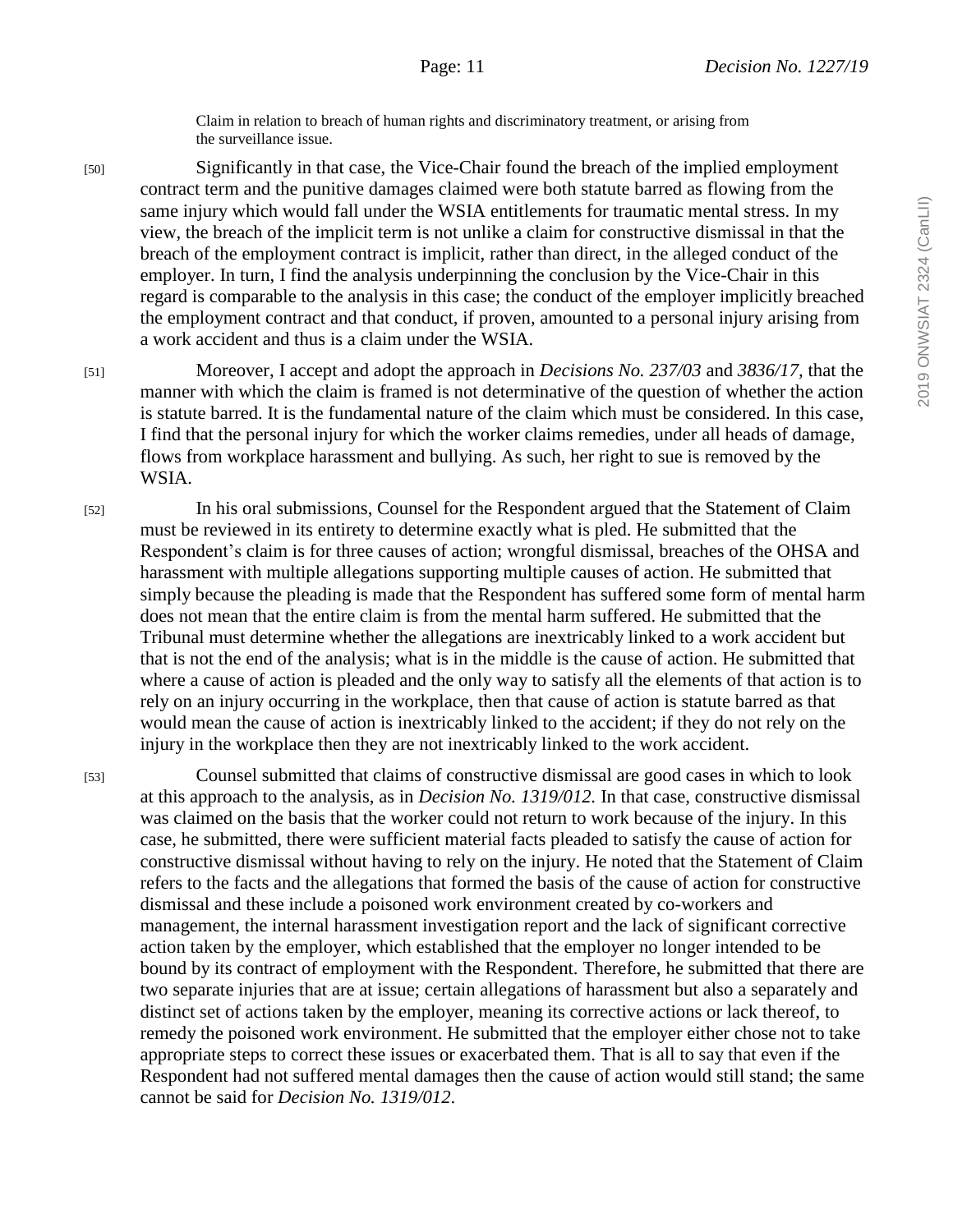2019 ONWSIAT 2324 (CanLII) 2019 ONWSIAT 2324 (CanLII)

[54] As noted above, this submission asks me to consider a hypothetical situation in which the worker did not claim mental stress injuries. In the instant case, the Respondent is claiming personal mental stress injury resulting from the employer's actions, and inaction, surrounding the alleged workplace harassment, an accident I have found that is within the terms of the WSIA. Further, as previously noted, I do not accept that the employer's conduct in addressing the harassment complaints was separate and distinct from the harassment and bullying. Rather, I find the employer's management of the alleged harassment is a component of the accident and the injury the Respondent claims that resulted. Lastly, I find that this submission uses the terms injury and damages interchangeably and thus confuses the manner with which this application is decided. The issue is whether the Respondent sustained a personal injury by way of a work accident. If the answer to that question is yes, the resulting damage may take a number of forms. In this case, in my view, the injury is the harm sustained as a result of the workplace harassment alleged, and which includes damages for mental stress, constructive dismissal, as well as the other heads of damage claimed. As noted above, as this is the work injury underpinning the Respondent's cause of action against the Applicant, on all fronts, I find her action is statute barred.

[55] I note that counsel for the Respondent submitted that Ms. Morningstar has claimed aggravated, moral and punitive damages from the Applicant flowing from her constructive dismissal. He submitted that moral damages, as defined by the Supreme Court of Canada in *Honda Canada v Keays,* [2008] 2 SCR 362, flow from the events that constituted constructive dismissal, meaning the unfair conduct of the employer, and punitive damages are based on the claim that the employer's conduct was of such seriousness that it deserves condemnation or punishment, also as defined in *Honda Canada v. Keays*. He submitted that the Respondent should not be prevented from claiming these damages as "they are either unrelated or tangentially connected to her Mental Injuries," and are therefore separate and apart from damages for mental stress.

[56] Counsel for the Respondent argued that even if the Tribunal finds that the Respondent's claims for breach of the OHSA and the tort of harassment are compensable injuries under the WSIA, her action ought to be allowed to proceed in any event as she is seeking punitive damages which are not meant to compensate her but rather to punish the offending party. He referenced *Whiten v Pilot Insurance Co*., [2002] 1 SCR 595, the case in which the Supreme Court stated that the purpose of punitive damages "straddles the frontier between civil law (compensation) and criminal law (punishment)." The Respondent submitted that the Tribunal does not have the authority to award punitive damages against the Applicant and, as these damages are not meant as compensation to the claimant, the Respondent's claim for breach of the OHSA and tort of harassment ought to be allowed to continue on this basis.

[57] I do not accept this submission. Again, I refer to the analysis in the decisions previously referenced and, in particular, *Decision No. 1214/16* which, as cited above, found that a claim for punitive damages flowing from a personal injury falling within the WSIA scheme was statute barred. I reiterate that Tribunal case law has found that it is the nature of the injury that is at issue in determining whether a right to sue is removed by the WSIA, rather than the remedies sought which may or may not be similar to those available under the WSIA. This is consistent with *Decision No. 1878/18* which made a similar finding, as follows:

> Punitive damages are only available in tort actions if tort liability has been established. As a result of either concessions made by Mr. MacRae at the hearing, or by my findings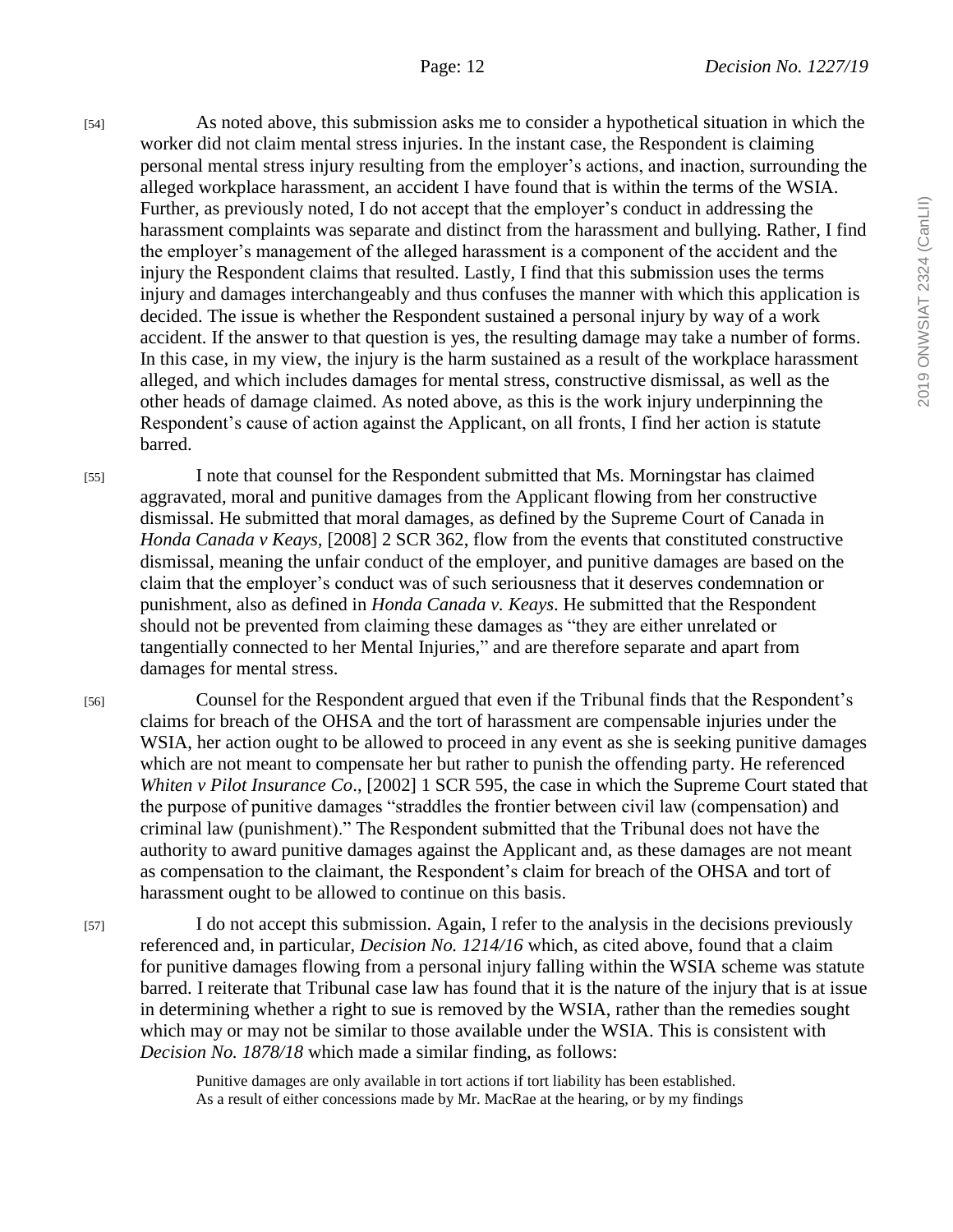in this decision, all tort claims have been barred from proceeding by virtue of section 26(2) of the Act. Where a cause of action has been taken away by the Act, this extends also to any related claim for punitive damages (see, for example, *Decision Nos. 674/94*  and *36/00*).

[58] Finally, I consider the submissions with regard to the transitional rules addressing the claims for chronic mental stress which were not yet filed with the WSIB or were not yet finally adjudicated at the time of the legislative changes to section 13(4), and cited above. Counsel for the Respondent argued that section 13.1 is permissive in that it does not require a worker to recover damages for mental stress through benefits under the insurance plan by providing that a worker "may file a claim for entitlement to benefits for mental stress with the Board." As such, Counsel argued that the WSIA is inapplicable to claims of chronic mental injury that occurred after April 29, 2014 and no claim for benefits was made before January 1, 2018.

[59] I do not accept this submission. Section 13.1 addresses claims for mental stress under section 13(4) which have arisen after April 29, 2014 and which have not been filed with the WSIB prior to January 1, 2018 when the new legislation came into force. The provision provides for the opportunity to file a claim in such circumstances. It does not create a right of election between filing a claim under the WSIA and pursuing a civil action for claims that fall within the scope of the legislative amendments.

[60] Counsel submitted, in respect of the retroactivity of 13.1(2), there could be a civil suit for chronic mental stress falling outside the dates of April 29, 2014 and January 1, 2018 in which the worker in that case could have sued their employer, and many have sued the employer in such circumstances. He submitted that it would be an absurd result to allow separate pathways for similar claims up to January 1, 2018. He cited *British Columbia v Imperial Tobacco Canada Limited,* [2005] 2 SCR 473, in support of this submission. However, I note that in that case the Supreme Court found that civil rights could be affected retroactively and this does not offend the rule of law. Moreover, I note that it is only before me to determine the Respondent's right to sue in this case, not the impact of the transitional provisions on all claims captured by them.

[61] In short, for all of the foregoing reasons, I find that the Respondent's action against the Applicant reflects a claim for personal injury arising from a work accident consisting of alleged workplace harassment and the employer's alleged failure to address it. As such, her claim falls within the jurisdiction of the WSIA and thus her right to bring a civil action against the employer is barred by statute in these circumstances.